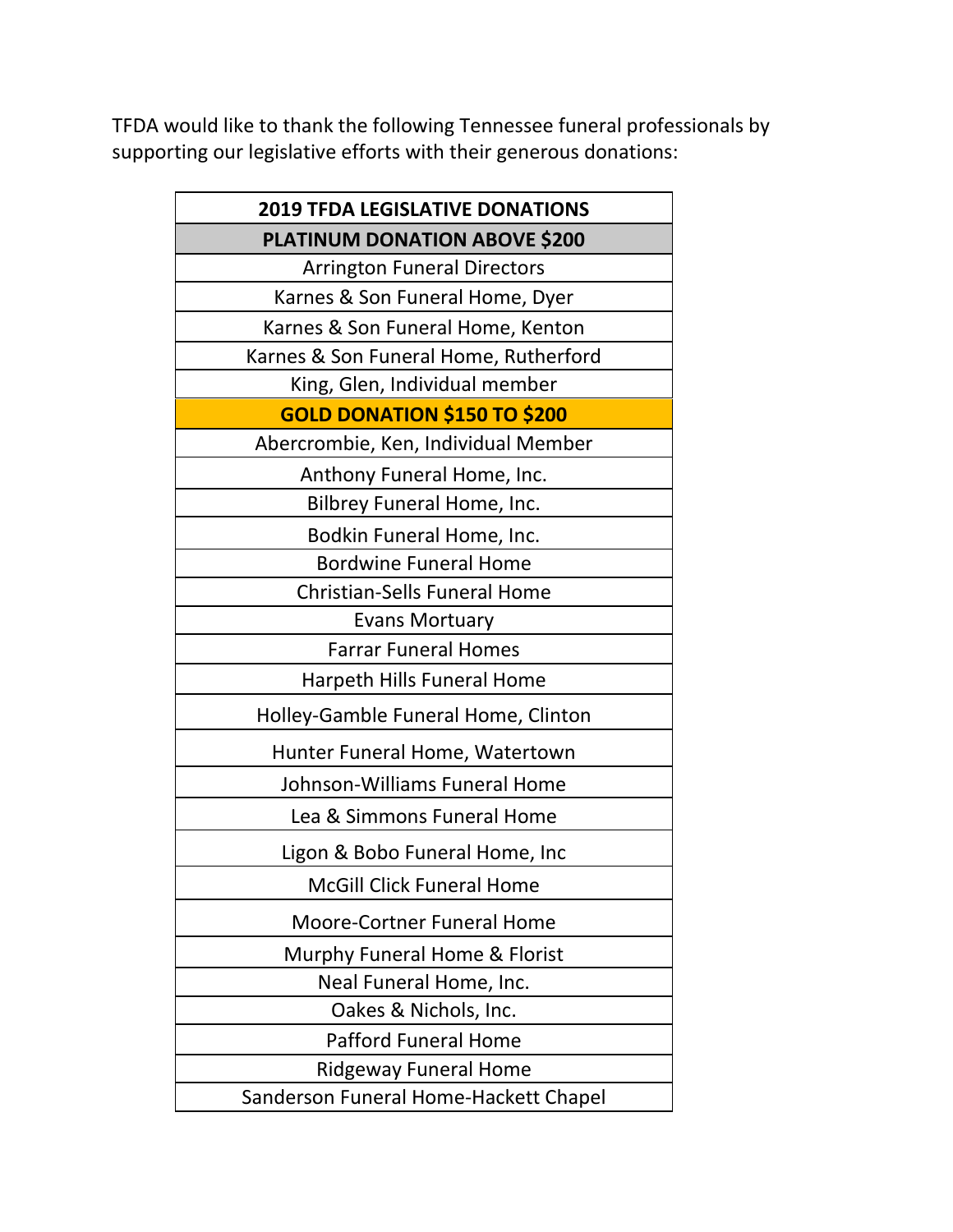| Sanderson Funeral Home Carthage                   |
|---------------------------------------------------|
| <b>Shackelford Funeral Directors of Henderson</b> |
| Williamson Memorial Funeral Home & Garden         |
| <b>Woodfin Funeral Chapels</b>                    |
|                                                   |
| <b>SILVER DONATION \$100 TO \$149</b>             |
| <b>Shackelford Funeral Directors of Selmer</b>    |
| <b>BRONZE DONATION BELOW \$100</b>                |

Our mission statement proclaims "TFDA facilitates the success and quality service of funeral professionals through leadership, advocacy, and education." Advocacy is a huge portion of what TFDA provides to TN funeral professionals. The benevolence of these generous contributors allows TFDA to fulfill this most important component of our mission.

Just to give you a few examples of the importance of TFDA legislative efforts of which you may not be aware:

**Liability Limitation** – Maybe the most important accomplishment from TFDA's legislative efforts was the successful passage of several statutes eliminating liability for funeral directors both criminally and civilly. This protection applies if the licensee has no reason to believe that the person making the arrangements did not act in good faith. This was a huge liberation for funeral professionals being held responsible for situations of which they have no control.

**Right to Work bill.** Over the past few years there has been several attempts to eliminate, or at best, minimize, supervisory authority of many TN regulatory boards; TN Board of Funeral Directors and Embalmers, included. The proposal included no formal education as a prerequisite to the right to practice as the license would be eliminated. The only requirements would be to serve an apprenticeship and to pass the TN funeral director/embalmer test. TFDA was able to convince legislators of the importance of educating funeral directors as a public safeguard.

**Electronic Death Certificates –** Although no legislation was needed, TFDA and especially the TFDA Governmental Affairs Committee (GAC) played a major role in implementing the VIRSM program in TN. Several members of the GAC worked